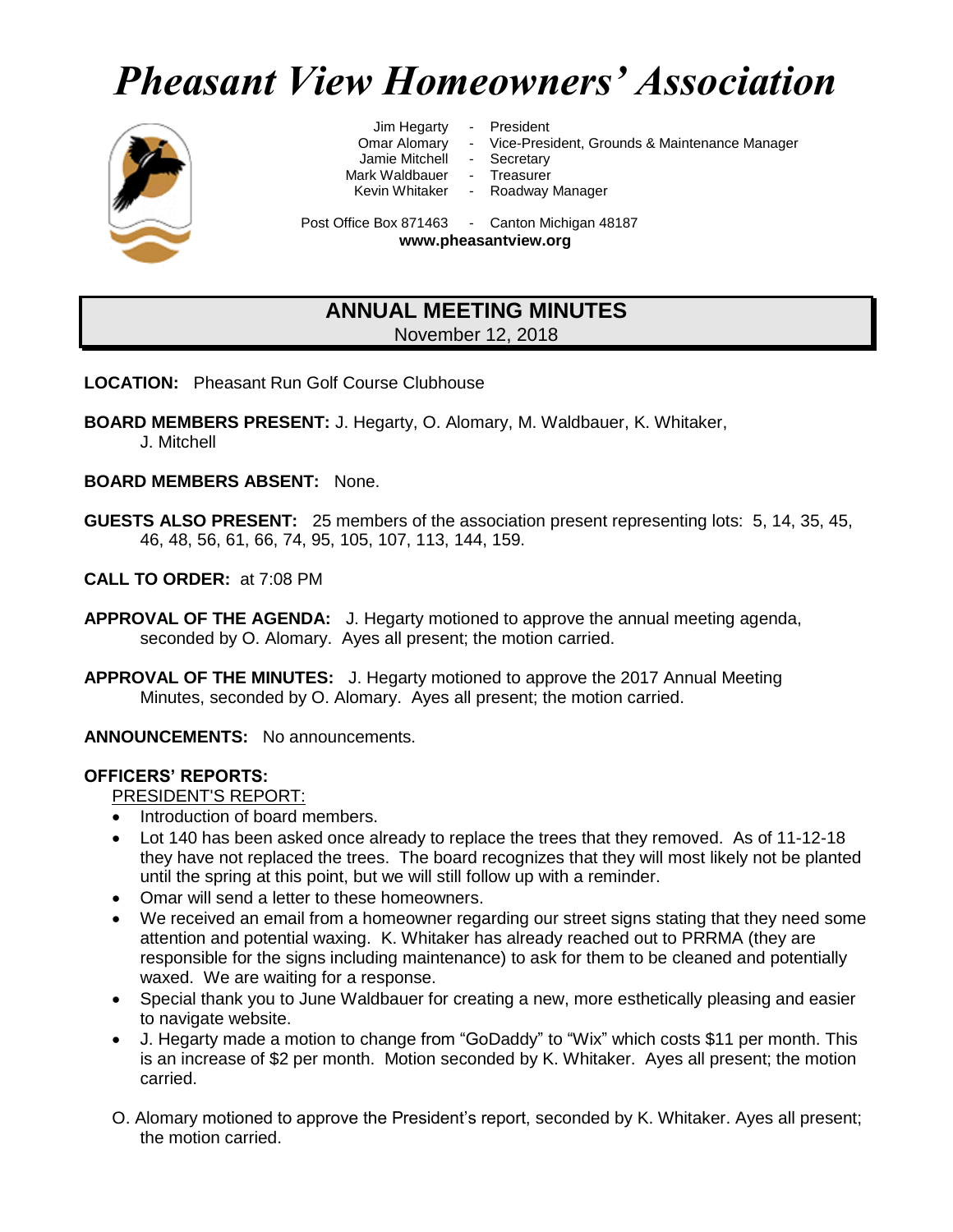#### VICE-PRESIDENT'S REPORT:

- O. Alomary reported that there is a form letter we send to homeowners that are in violation of the convents and restrictions. Letters will be sent to homeowners requesting they move trash cans/recycle bins inside.
- J. Hegarty motioned to approve the Vice President's report, seconded by K. Whitaker. Ayes all present; the motion carried.

### SECRETARY'S REPORT:

No Report.

#### TREASURER'S REPORT:

- Happy to report that 100% of annual assessments have been collected.
- M. Waldbauer went through an explanation of the expenses, budget, balance sheet, etc.
- Specific information regarding our workers' compensation/accident fund policy was explained. This policy expired and was renewed in August. This represents \$700 expense and then at end of year – an audit is completed, and a rebate comes back to us. This expense then balances out to a true cost of \$187.
- Our liability insurance will be due mid-December which is the largest expense still to come this year.
- An explanation of our involvement with the Pheasant Run Road Maintenance Association (PRRMA, our greatest expense) was given. This expense represents 53% of our budget – this is a fixed expense set annually by the PRRMA Board.
- J. Hegarty motioned to approve the Treasurer's report, seconded by O. Alomary. Ayes all present; the motion carried.

# **DIRECTOR'S and COMMITTEE REPORTS:**

ROADWAY MANAGER'S REPORT:

- PRRMA is planning to undertake a large road project in 2019.
- Fairway Pines will be getting new mailboxes that match ours and will help with the consistent look between our neighborhoods.
- DTE offers lighting service for monuments and entry lights that PRRMA is investigating. Everything would be converted to LED. This would give a brighter appearance. K. Whitaker has brought this up to PRRMA for their review.

#### ARCHITECTURAL REVIEW COMMITTEE:

- This committee approves the applications of windows, decks, shutter painting, roofing, etc. If anyone is making changes to the exterior, please send it to the Architecture Review Committee (ARC@pheasantview.org) as we want to ensure that the subdivision looks good to everyone.
- 1698 Stonebridge Way, Lot 8, the request for the replacement of a deck with brick pavers, has been approved.

#### COMMUNICATION COMMITTEE REPORT:

- If you haven't received the emails, please go to the PheasantView.org website to register.
- Monthly minutes, Treasurer's reports, Covenants and Restrictions, Bylaws and board contact information are all listed on website.
- Facebook is a good mechanism for sharing information, so if you are so inclined, please "follow" us.

#### **ORDERS OF THE DAY:** Election of Members to the Board:

• This is the time of year for the election of new board members. Ralph and Laurie Gleba counted all the ballots and reported that K. Whitaker and TejKiran Singh (Sunny) have been elected tonight! The Election of Officers will take place at the next board meeting.